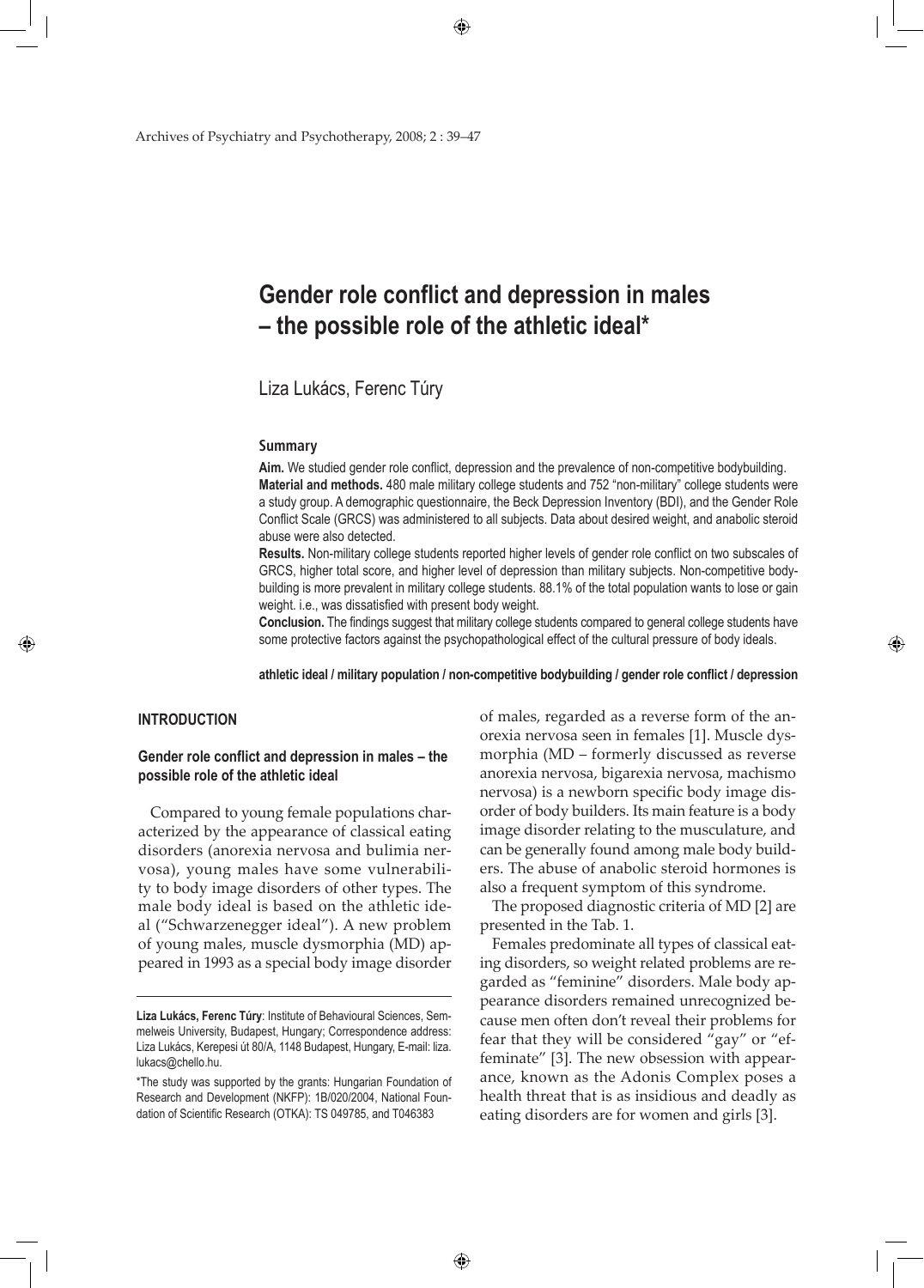Table 1. Proposed criteria of muscle dysmorphia [2]

- 1. The person has a preoccupation with the idea that one's body is not sufficiently lean and muscular. Characteristic associated behaviours include long hours of lifting weights and excessive attention to diet.
- 2. The preoccupation causes clinically significant distress or impairment in social, occupational, or other important areas of functioning, as demonstrated by at least two of the following four criteria; 2a) the individual frequently gives up important social, occupational, or recreational activities because of a compulsive need to maintain his or her workout and diet schedule; 2b) the individual avoids situations where his or her body is exposed to others, or endures such situations only with marked distress or intense anxiety; 2c) the preoccupation about the inadequacy of body size or musculature causes clinically significant distress or impairment in social, occupational, or other important areas of functioning; 2d) the individual continues to work out, diet, or use ergogenic (performance-enhancing) substances despite knowledge of adverse physical or psychological consequences.
- 3.`The primary focus of the preoccupation and behaviours is on being too small or inadequately muscular, as distinguished from fear of being fat, as in anorexia nervosa, or a primary preoccupation only with other aspects of appearance, as in other forms of BDD.

The American literature in the 1970's implies that men's socialization and adherence to rigid masculine sex-role stereotypes pose serious threats to their happiness and psychological health [4, 5, 6, 7]. Several studies have found evidence linking gender traits to both problem eating and body dissatisfaction [8]. The majority of studies that have studied non-clinical populations have shown that a high identification with feminine traits is linked to body dissatisfaction [9, 10, 11]. However, some studies have found a relationship between low masculinity scores, problem eating, and body dissatisfaction [12, 13].

Furnham [14] examined eating attitudes, reason for exercise, self-esteem, and their ideal versus current body size and shape in 235 adolescents. They found that boys were as likely to want to be heavier as lighter, whereas very few girls desired to be heavier.

Numerous studies have reported links between sexuality and body dissatisfaction, dieting and binge eating behaviour [15]. Meyer [16] studied the relationship between gender-role orientation and eating psychopathology in non-clinical men and women. There were links between femininity and high levels of eating problems, whereas masculinity was associated with relatively healthy eating related attitudes and behaviours. Their results support a model where femininity might be seen as a specific risk factor for eating disorders, whereas masculinity is likely to be a protective factor.

Pope [2] found that anxiety and mood disorders, like depression commonly co-occur with MD. Many studies have investigated the link between gender roles and psychological well-being in the last three decades [17]. The most consistently obtained finding has been that possession of masculine traits is associated with lower levels of anxiety, less depressed mood, and lower levels of hostility [18]. Others argue with the universality of this "masculinity effect" [19]. The findings suggest that the influence of gender roles on psychological well-being may be situational rather than general, and may also interact with other social roles which a person might adopt [20].

◈

The literature related to eating disorders in women has shown that pathological eating and extreme weight control practices are generally more prevalent in some populations in which leanness or low body weight are important for enhanced performance or appearance (e.g., figure skating, gymnastics, wrestling etc.). The focus of the present study was to assess the relevance of athletic ideal as a risk factor in certain professional subcultures in young men with respect to the bodybuilding (BB) practice, weight change desire, gender role conflict and depression. These can be important risk factors of the Adonis Complex or MD in special populations.

#### **Aim of the study**

↔

The aims of the present study were as follows: (1) to evaluate the frequency of non-competitive BB in young male populations; (2) to assess the

Archives of Psychiatry and Psychotherapy, 2008; 2 : 39–47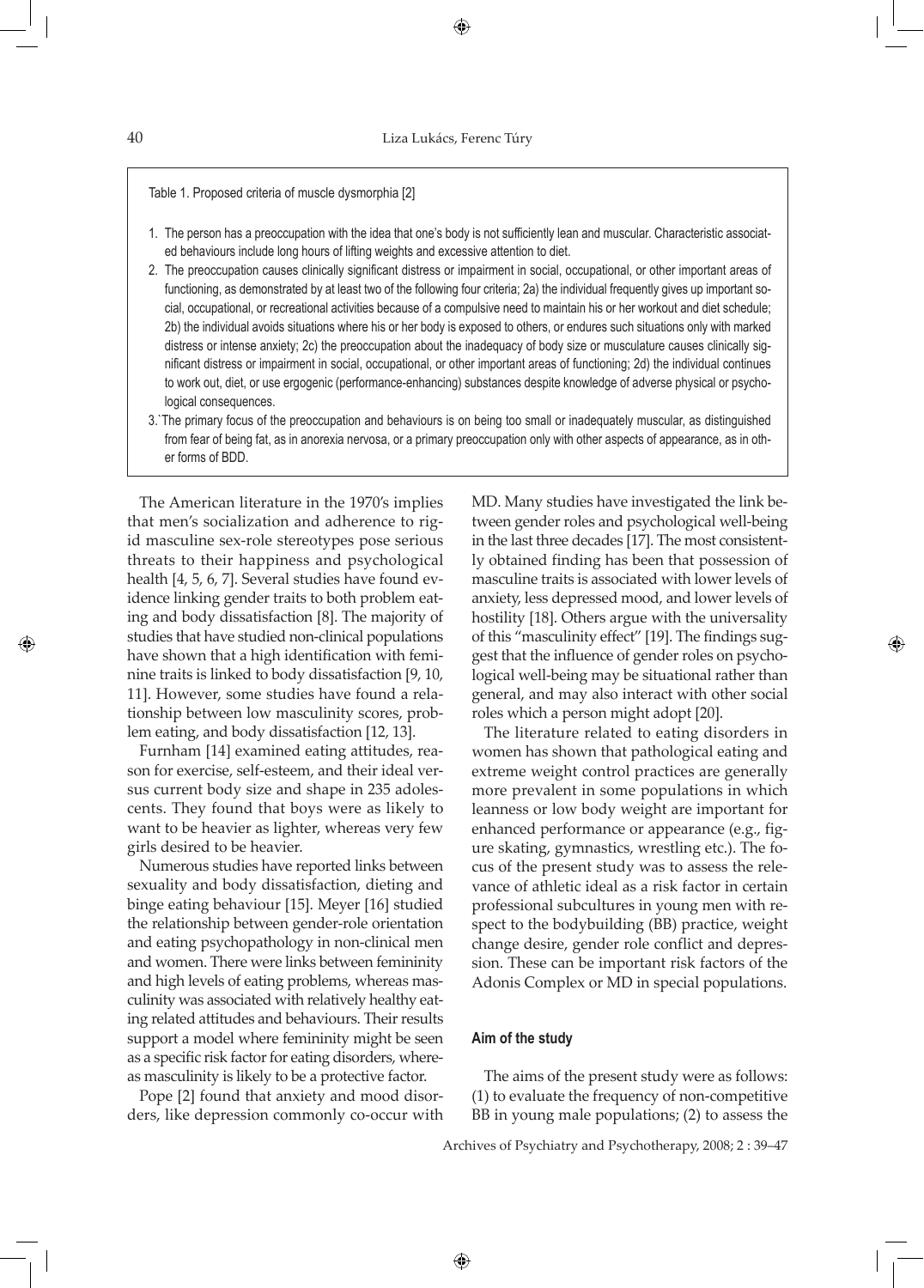relationship between military education and gender role conflict as well as depression.

We assumed that (1) BB is more prevalent in a population where physical strength is a usual requirement; (2) military college students and noncompetitive bodybuilders in both populations will score higher on Gender Role Conflict Scale (GRCS) and on Beck Depression Inventory.

## **MATERIAL AND METHODS**

#### **Demographic questionnaire**

Items were included about general demographic and anthropometric data, present and ideal body weight, anabolic steroid abuse, history of weightlifting, other sport activities and participation in BB (weightlifting to enhance body shape and size). The participants completed two self-rating questionnaires: the Beck Depression Inventory [21] and the Gender Role Conflict Scale [22].

## **Gender role conflict**

◈

A pattern of gender role conflict is defined as a set of values, attitudes, or behaviours related to masculinity or femininity learned during socialization that causes negative psychological effects on a person or on other people. Gender role conflict was operationalized with the GRCS [22]. This self-report instrument consists of 37 items and measures 4 factors: a) Success, Power and Competition, b) Restrictive Emotionality, c) Restrictive Affectionate Behaviour Between Men, d) Conflict Between Work and Family Relations. These four factors represent theoretically based and empirically derived patterns of men's gender role conflict. The first factor, "Success, Power and Competition", is defined in the following way: success refers to gaining wealth, accomplishment, and eminence as a means of substaining and demonstrating value; power refers to obtaining authority, influence, or ascendancy over others; and competition refers to striving against others to win or gain something. The second factor, "Restrictive Emotionality", is defined as having difficulty expressing one's feelings or denying others their rights to emotional

Archives of Psychiatry and Psychotherapy, 2008; 2 : 39–47

expressiveness. The third factor "Restrictive Affectionate Behaviour Between Men", is defined as having limited ways of expressing one's sexuality and affection to other men. The fourth factor "Conflict Between Work and Family Relations", is defined as having difficulty balancing the demands of work with the responsibilities of home and family.

Participants respond on a 6-point scale ranging from strongly disagree (1) to strongly agree (6). Higher scores indicate greater gender role conflict and fear of femininity. An exploratory factor analysis of the Hungarian sample in the present study supported the original four-factor model as originally proposed by [22] and later confirmed by [23]. Psychometric evaluation of the Gender Role Conflict Scale found excellent factor stability, good internal consistency, and freedom from a socially desirable response bias. The average reliabilities across 11 studies for the four subscales were .86 for Success Power and Competition, .84 for Restrictive Emotionality, .84 for Restrictive Affectionate Behaviour Between Men, and .84 for Conflict Between Work and Family Relations [24].

Authors translated the questionnaire into Hungarian. The Hungarian version of the scale was then back-translated into English by an individual who was unfamiliar with the tool. Comparing the original version with the back-translated version no meaningful differences were found. In the Hungarian military sample the four factors, resulting from a factor analysis with oblique rotation, are internally consistent (alphas range from .75 to .82) and have adequate test-retest reliability over a 5-week period (rs range from .78 to .93).

#### **Depression**

All participants reported their level of depression using the BDI [21], a 21-item scale for the assessment of the presence and severity of depression. The majority of the items focus on cognitions, but the BDI also includes items on affect, overt behaviour, somatic symptoms, and interpersonal symptoms. The person rates each item on a 4-point scale, with higher scores indicative of greater depression. Concurrent validity for the instrument is strong, the BDI shows significant correlations with other measures of de-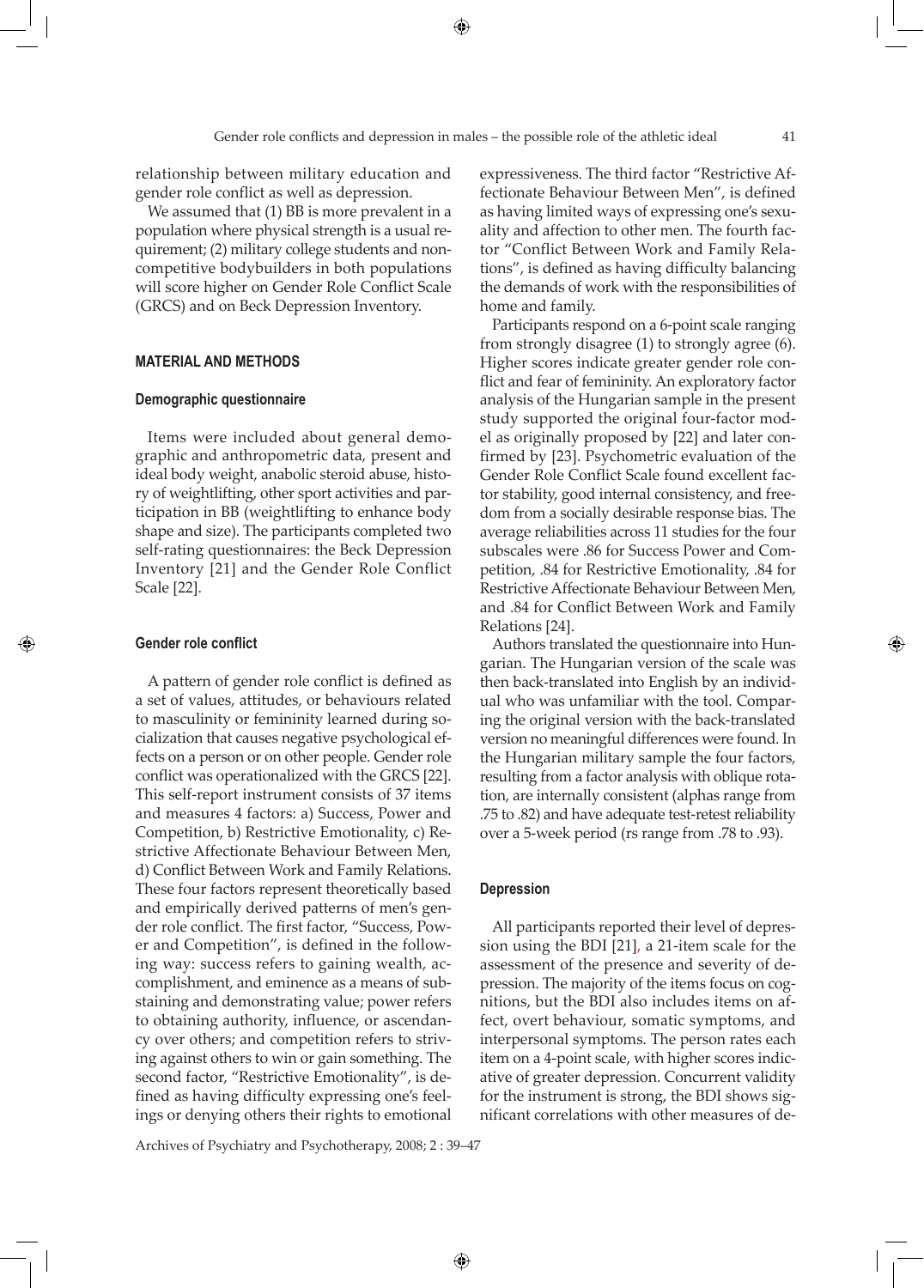pression [25, 26, 27]. In a Hungarian sample [28] split-half reliabilities have been found in a range from .64 to .84. In our sample alpha coefficient was .86 for military college students and .83 for their non-military counterparts.

#### **Desired Weight Change**

Participants were asked the following: "How much do you think you weigh?" "How much would you like to weigh?" Desired weight change was calculated by subtracting estimated weight from desired weight. Negative scores correspond to a desire to lose weight, while positive scores refer to gain weight.

#### **Body Mass Index (BMI)**

Actual height and weight measurements were used in computing a BMI score for each subject  $(BMI=height [kg] \setminus weight [kg]^2)$ .

# **Method of screening**

◈

The screening was performed at the Zrínyi Miklós National Defense University, Budapest and at the University of Debrecen. Men, ages 18-30 years were recruited by advertisements searching for individuals interested in taking part in a questionnaire study concerning health attitudes and health-related behaviour. The focus of the study was not revealed in the advertisements. Subjects participated voluntarily, and a written informed consent was obtained. The study was approved by the local ethical committee (Semmelweis University Research Ethical Committee).

Military college students have to perform special physical standards for admission to the university. As well as good health standards is also a requirement to absolve the semesters.

There were no differences in the two examined populations in intellectual ability or school grades.

## **Data analysis**

We performed a chi-square test (Fisher's exact test for expected values lower than 5) to assess the significance of differences between two groups for categorical data. ANOVA and the Ftest were used for continuous variables.

## **RESULTS**

The study population contained 1232 subjects – the response rate of the total population was 76%. We have not found significant differences between study groups by age. The BMI (kg/ m2) of military students was significantly higher than general college students (F=6.19, p<0.05). The rate of amateur bodybuilders is significantly higher in the military population  $(\chi^2=55.55,$ p<0.001). More military students use anabolic steroids (3.3%, n=16) (F=5.09, p<0.05).

67.29% (n=323) of the military population and 34.84% (n=262) of non-military controls would like to be heavier, which reminds one of the main characteristics of MD. 25.83% (n= 124) of the military participants and 49.46% (n=372) of the control subjects want to lose weight.

To test whether the members of the two examined groups differed on gender role conflict as measured by the four factors of the GRCS an ANOVA was conducted. Results indicated that the groups differed on the total scores of GRCS  $(F = 6.32, p \le 0.05)$ . In order to determine if gender role characteristic differences existed between groups, a 2x4 (group x GRCS subscales) variance analysis was conducted. Follow-up univariate analyses of variance revealed that non-military students were significantly more likely to report higher scores in two subscales: Restrictive Emotionality and Restrictive Affectionate Behaviour Between Men than military students.

◈

Non-military students show significantly greater level of depression ( $F= 6.70$ ,  $p<0.001$ ).

The Table 2 provides the means and standard deviations for the four dependent Gender Role Conflict Scales, and Beck Depression Inventory, as well as data of weight history and steroid abuse of the two samples.

To assess the effect of non-competitive BB practice on gender role conflict and depressed mood, two groups were separated in both populations:

1) men reported current or past history of BB,

2) men, who have never been engaged in BB.

Archives of Psychiatry and Psychotherapy, 2008; 2 : 39–47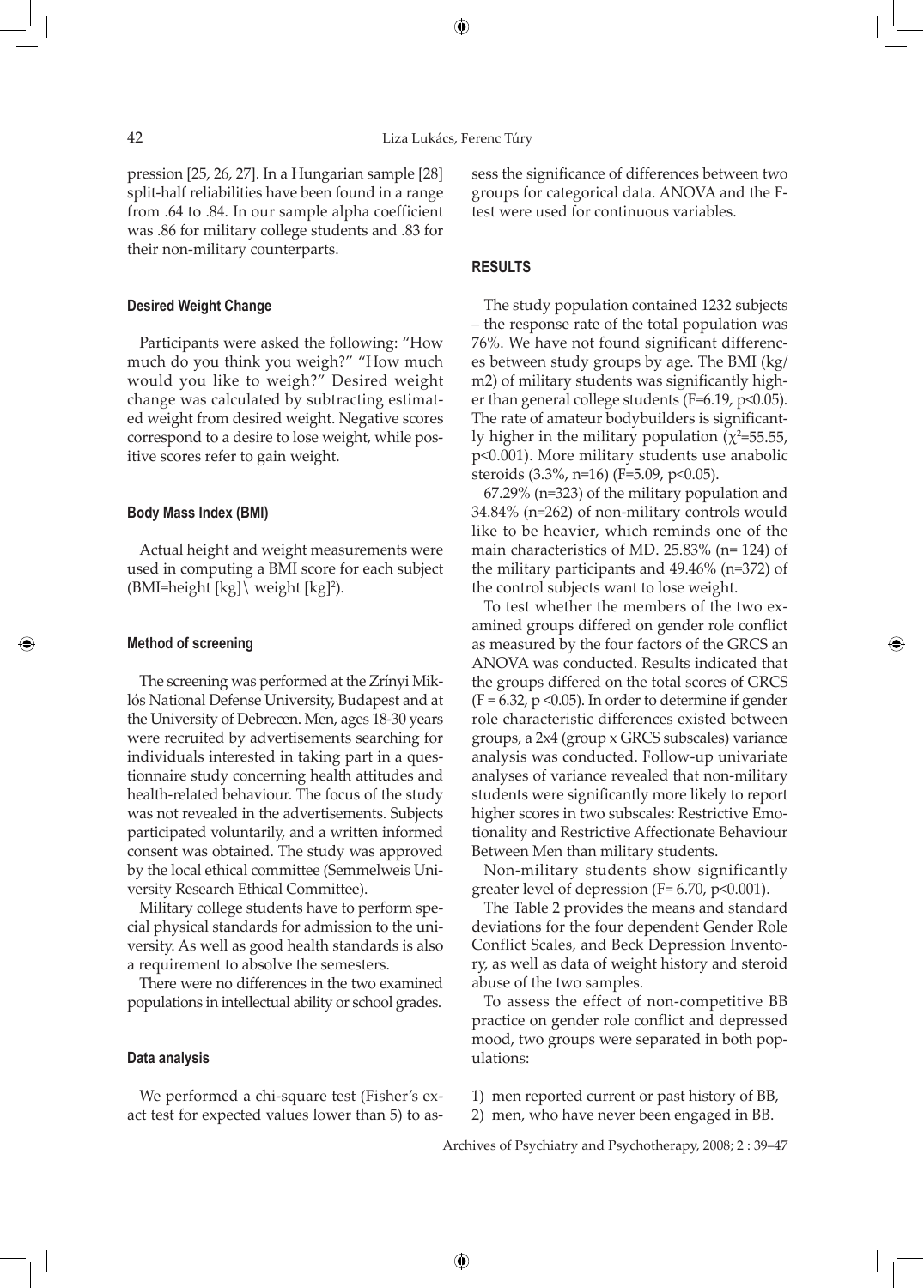Gender role conflicts and depression in males – the possible role of the athletic ideal  $43$ 

Table 2. Data of weight history, steroid abuse and comparison of the scores of GRCS subscales and BDI in the study populations

|                                                                        | Non-military college students | Military college students |  |
|------------------------------------------------------------------------|-------------------------------|---------------------------|--|
|                                                                        | $N = 752$                     | $N = 480$                 |  |
| BMI ( $kg/m^2$ ) ( $M\pm SD$ )                                         | $23.9 \pm 3.2^*$              | $23.5 \pm 2.4$            |  |
| Anabolic steroid use (%)                                               | 15 (1.99%)                    | 16 (3.33%)*               |  |
| Desire of gaining weight (%)                                           | 262 (34.84%)                  | 323 (67.29%)***           |  |
| Desire of losing weight (%)                                            | 372 (49.46%)***               | 124 (25.83%)              |  |
| BB-engaged (current or past) (%)                                       | 221 (29.38%)                  | 310 (64.58%)***           |  |
| Non-engaged in BB (%)                                                  | 531 (70.61%)***               | 170 (35.41%)              |  |
| Depression (BDI) (M±SD)                                                | $6.10 \pm 6.44***$            | $4.42 \pm 5.23$           |  |
| Success, Power and Competition (GRCS-1)<br>$(M\pm SD)$                 | 46.50±10.51                   | $46.74 + 10.48$           |  |
| Restrictive Emotionality (GRCS-2) (M±SD)                               | 29.64±9.82***                 | $26.70 \pm 10.18$         |  |
| Restrictive Affectionate Behaviour Between<br>Men (GRCS-3) $(M\pm SD)$ | $23.24 \pm 8.40***$           | $21.55 + 9.10$            |  |
| Conflict Between Work and Family Relations<br>$(GRCS-4)$ $(M\pm SD)$   | $19.38 + 6.11$                | $18.72 \pm 7.08$          |  |
| GRCS total score (M±SD)                                                | 29.68±6.34*                   | $28.52 + 6.90$            |  |

Note<sup>1</sup>. BB-engaged: participants who are actually or previously engaged in bodybuilding Non-engaged: participants who have never been engaged in bodybuilding Note2 . \*\*\*p< 0.001, \*p<0.05

# **Non-competitive BB related to gender role conflict and depression**

◈

We have not found significant difference between study groups by BMI. In the non-military group 16 of 221 BB-participants use anabolic steroids, which is significantly higher than in the military group ( $\chi^2$ = 0.31, p<0.05). More military bodybuilders would like to be heavier ( $\chi^2$  = 19.51, p<0.001), but more non-military students want to lose weight ( $\chi^2$ = 19.51, p<0.001).

Results indicated that BB-engaged non-military college students experienced more gender role conflict than did military subjects with BB history on Restrictive Emotionality (F=29.57, p <0.05) and on Affectionate Behaviour Between Men (F=24.07, p < 0.01).

Non-military students as a whole, experienced greater depression to military educated amateur bodybuilders (F=6.70, p <0.001). The Table 3 presents the means and standard deviations

Archives of Psychiatry and Psychotherapy, 2008; 2 : 39–47

for BDI, total scores and each of the GRCS subscales for non-competitive bodybuilders as well as data of weight history and steroid abuse of the groups.

### **Comparison of men without BB history**

 The BMI of non-military students was significantly higher than military college students (F=23.84, p<0.001). There were no steroid users in either group of men without BB history. Significantly more military students have a desire of weight expansion ( $\chi^2$  = 76.87, p<0.001), but more non-military students want to lose weight ( $\chi^2$  = 76.87, p<0.001).

Comparison of men who have never been engaged in non-competitive BB in the study groups results that non-military subjects score higher on three of four subscales of GRCS: Restrictive Emotionality (F=29.61, p <0.001), Affectionate Behav◈

↔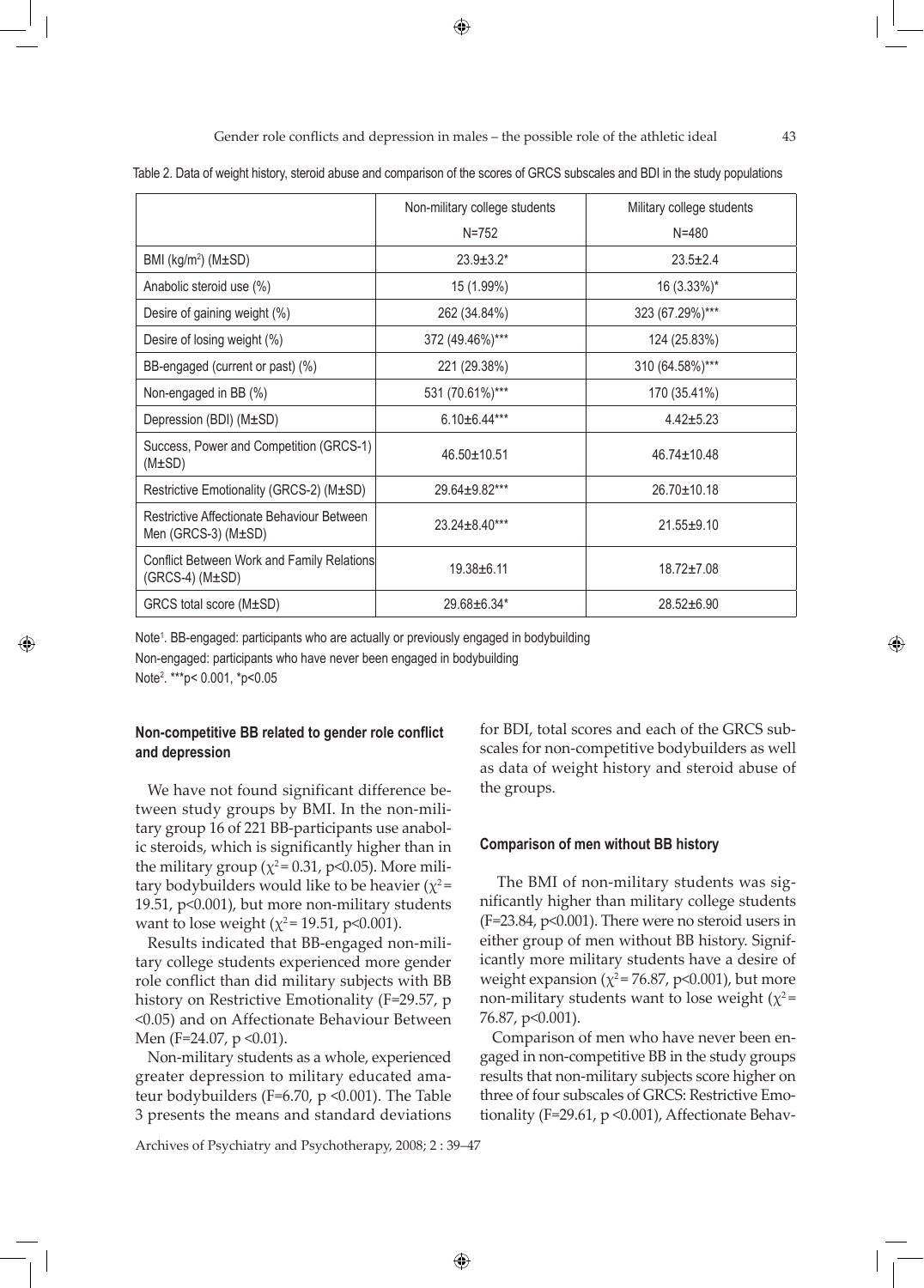#### Liza Lukács, Ferenc Túry

⊕

| ×,<br>o | ٠<br>v |
|---------|--------|
|         |        |

◈

Table 3. Data of weight history, steroid abuse and comparison of the scores of GRCS subscales and BDI in the BB-engaged groups

|                                                                | Non-military      | Military          |
|----------------------------------------------------------------|-------------------|-------------------|
|                                                                | college students  | college students  |
|                                                                | $N = 221$         | $N = 310$         |
| BMI ( $kg/m^2$ ) ( $M\pm SD$ )                                 | $24.21 \pm 3.35$  | $23.98 \pm 2.44$  |
| Anabolic steroid use (%)                                       | 15 (6.78%)*       | 16 (5.16%)        |
| Desire of gaining weight (%)                                   | 100 (45.24%)      | 180 (58.06%)***   |
| Desire of losing weight (%)                                    | 104 (47.05)***    | 80 (25.80%)       |
| Depression (BDI) (M±SD)                                        | $6.70 + 5.96***$  | $4.48 \pm 5.28$   |
| Success, Power and Competition (GRCS-1) (M±SD)                 | $48.49 \pm 10.41$ | $48.31 \pm 10.03$ |
| Restrictive Emotionality (GRCS-2) (M±SD)                       | 29.57±10.38*      | $27.27 \pm 10.42$ |
| Restrictive Affectionate Behaviour Between Men (GRCS-3) (M±SD) | 24.07±8.54**      | $21.74 + 9.36$    |
| Conflict Between Work and Family Relations (GRCS-4) (M±SD)     | $19.92 + 5.90$    | $19.36 + 6.81$    |
| GRCS total score (M±SD)                                        | $30.47 + 6.22$    | $29.42 \pm 6.63$  |

Note<sup>1</sup>. BB-engaged: participants who are actually or previously engaged in bodybuilding Non-engaged: participants who have never been engaged in bodybuilding Note2 . \*\*\*p< 0.001, \*\*p< 0.01, \*p<0.05

Table 4. Data of weight history, steroid abuse and comparison of the scores of GRCS subscales and BDI in the non-BB-engaged groups

|                                                                          | Non-military        | Military         |
|--------------------------------------------------------------------------|---------------------|------------------|
|                                                                          | college students    | college students |
|                                                                          | $N = 531$           | $N = 170$        |
| BMI ( $kg/m^2$ ) ( $M\pm SD$ )                                           | $23.84 \pm 3.21***$ | $22.83 \pm 2.47$ |
| Anabolic steroid use (%)                                                 | $\Omega$            | 0                |
| Desire of gaining weight (%)                                             | 160 (30.13%)        | 138 (81.17%)***  |
| Desire of losing weight (%)                                              | 268 (50.47%)***     | 43 (25.29%)      |
| Depression (BDI) (M±SD)                                                  | $5.85 \pm 6.65$ *   | $4.58 + 5.17$    |
| Success, Power and Competition (GRCS-1) (M±SD)                           | 45.62±10.45         | 44.64±10.77      |
| Restrictive Emotionality (GRCS-2) (M±SD)                                 | 29.61±9.56***       | $26.07 + 9.79$   |
| Restrictive Affectionate Behaviour Between Men<br>$(GRCS-3)$ $(M\pm SD)$ | $22.82 \pm 8.34*$   | $21.23 \pm 8.72$ |
| Conflict Between Work and Family Relations<br>$(GRCS-4)$ $(M\pm SD)$     | 19.11±6.21*         | $17.94 \pm 7.31$ |
| GRCS total score (M±SD)                                                  | 29.30±6.38**        | $27.37 \pm 7.12$ |

Note<sup>1</sup>. BB-engaged: participants who are actually or previously engaged in bodybuilding Non-engaged: participants who have never been engaged in bodybuilding Note2 . \*\*\*p< 0.001, \*\*p< 0.01, \*p<0.05

iour Between Men (F=22.82,  $p$  <0.05), and Conflict Between Work and Family (F=19.11, p<0.05). Groups were also showed significant difference in GRCS total score (F=29.30, p < 0.01).

Men in the non-military population feel more depressed in the groups (F=5.85, p<0.05).

The Table 4 shows the means and standard deviations for BDI, total scores and each of the GRCS subscales for non-BB-engaged students as well as data of weight history and steroid abuse of the groups.

◈

# **DISCUSSION**

The hypotheses of the study were partly supported. The primary aim of the study was to investigate the prevalence of non-competitive BB and psychological characteristics related to gen-

Archives of Psychiatry and Psychotherapy, 2008; 2 : 39–47

<sup>◈</sup>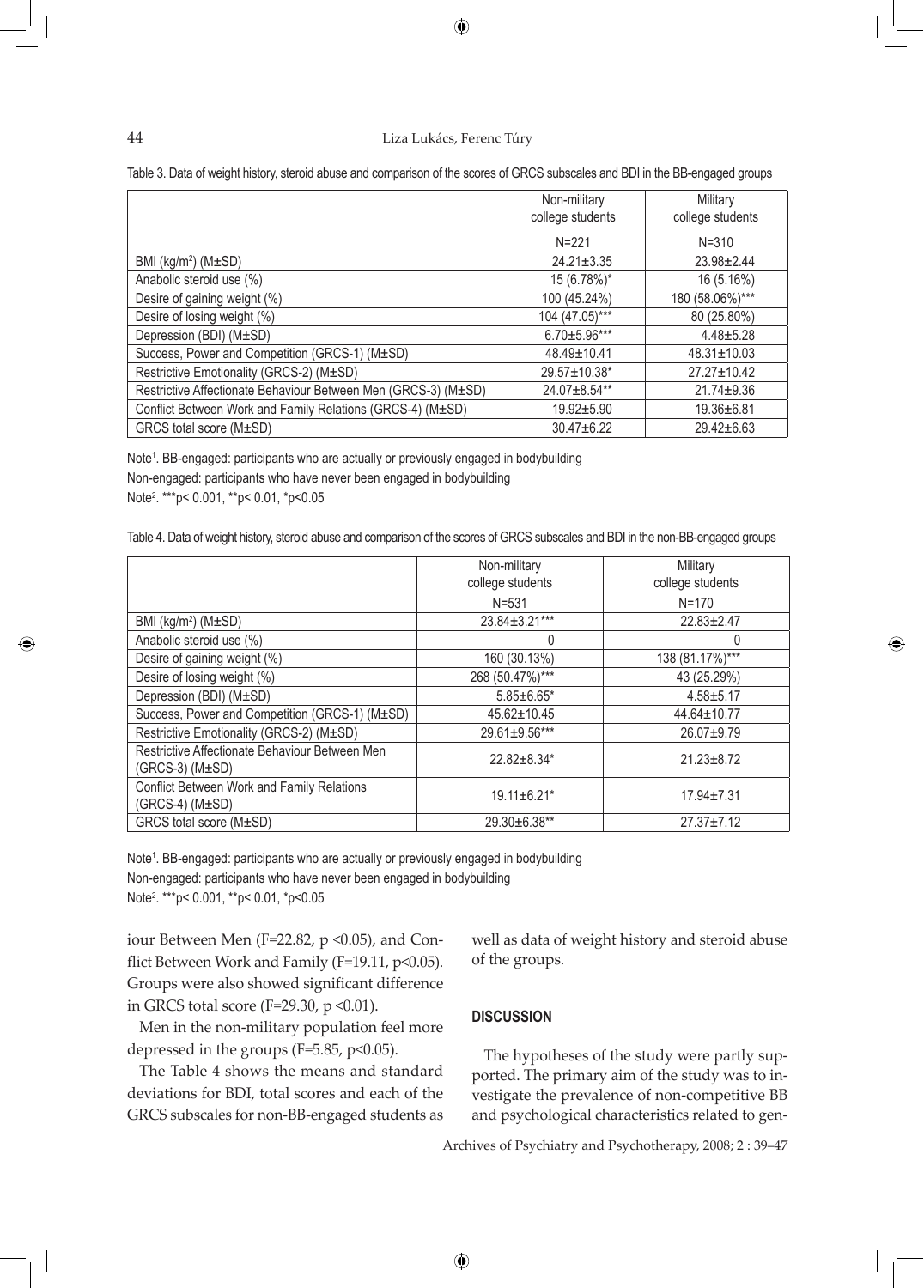der role socialization in college student males. These data can help determine whether BB should be included in the growing number of activities and sports that are associated with an increased risk of developing stress, anxiety and depression related to body-ideal oriented problems, like the Adonis Complex or MD. Pope et al (1993) suggest that bodybuilders may be at greater risk than the majority of men for body dysmorphic symptoms as a whole, and that sociocultural factors may determine whether they move in the anorexic or reverse anorexic directions.

The total occurrence of BB is very high (64.5 %) in the military population. Clinical studies of MD [1, 3, 29, 30] suggest that this new problem of males is the most likely found in persons who are dissatisfied with their bodies and are heavily involved in weight lifting and other muscle development activities. The prevalence of BB, steroid abuse, and desire of weight gain in the studied population reveals that predisposition factors of the new phenomenon (MD) can also be found among young males in Central-Eastern Europe.

Furnham and Calnan [31] found that males who are dissatisfied with their bodies are equally divided between those who wish to gain weight and those who wish to lose weight. The best predictors of satisfaction with weight were the "reasons for exercise" variables. In our study 88.71% of both populations of males are dissatisfied with their current weight: 585 subjects want to be heavier, while 496 participants would like to lose weight. These results confirm the differences between male and female body dissatisfaction and the cultural pressure to obtain male ideal body shapes.

◈

#### **Non-competitive BB and gender role conflict**

The drive for muscularity may be a means of compensating for a sense of inadequacy about one's masculinity [3]. Therefore young males who are engaged in BB and have greater extent of gender role conflict and fear of femininity may be in hazard of developing MD. To assess the related psychological correlates of noncompetitive BB and the effect of the physical requirements of military profession in men, we

Archives of Psychiatry and Psychotherapy, 2008; 2 : 39–47

performed a study comparing dedicated military and "general" college students who reported to be engaging in non-competitive BB either currently or in the past with those who are not. This investigation represents, to our knowledge, the first large controlled comparison in a clinically rarely examined, but highly affected population. The results of the current study indicate that non-military students report greater levels of certain behaviours and affections characteristic of gender role conflict than military students in all comparisons.

Borchert & Heinberg [32] explored how college-aged women's and men's self-reported discrepancies in actual and ideal femininity and masculinity are linked to body image. For women, physical size, but not gender role discrepancy, was predictive of body image. For the men, in addition to physical size, falling short of their masculine ideal was predictive of more negative body image.

The risk of eating disorders is higher among young women where the slim body ideal is dominant. There are more possible explanations as to why femininity be linked to high levels of eating disturbance. One model implicates societal factors, other involves the role of personal conflict and the resulting emotional responses [15]. As in homosexual men, a conflict between the individual's feminine role-orientation and society's view of men as physically strong and masculine might lead to emotional discomfort, which the individual would try to reduce in purging or other compensating behaviour [14].

In the studied population non-military students show higher levels of depression in all comparisons. Ravaldi [33] found no significant differences between amateur bodybuilders and male control subjects in BDI scores. The sex role patterns, conflicts and strains identified in the literature indicate that men's adherence to rigid masculine sex roles may produce inflexible behaviour and outcomes that are in many ways dysfunctional. Speculatively, gender role conflict in males may also link to the cultural pressure of body or masculine role ideals, which leads to psychological maladjustment in mood disorders or eating disturbances.

The limitations of the study may affect the generalizability of the results. We used self-report measures with potential sources of error. It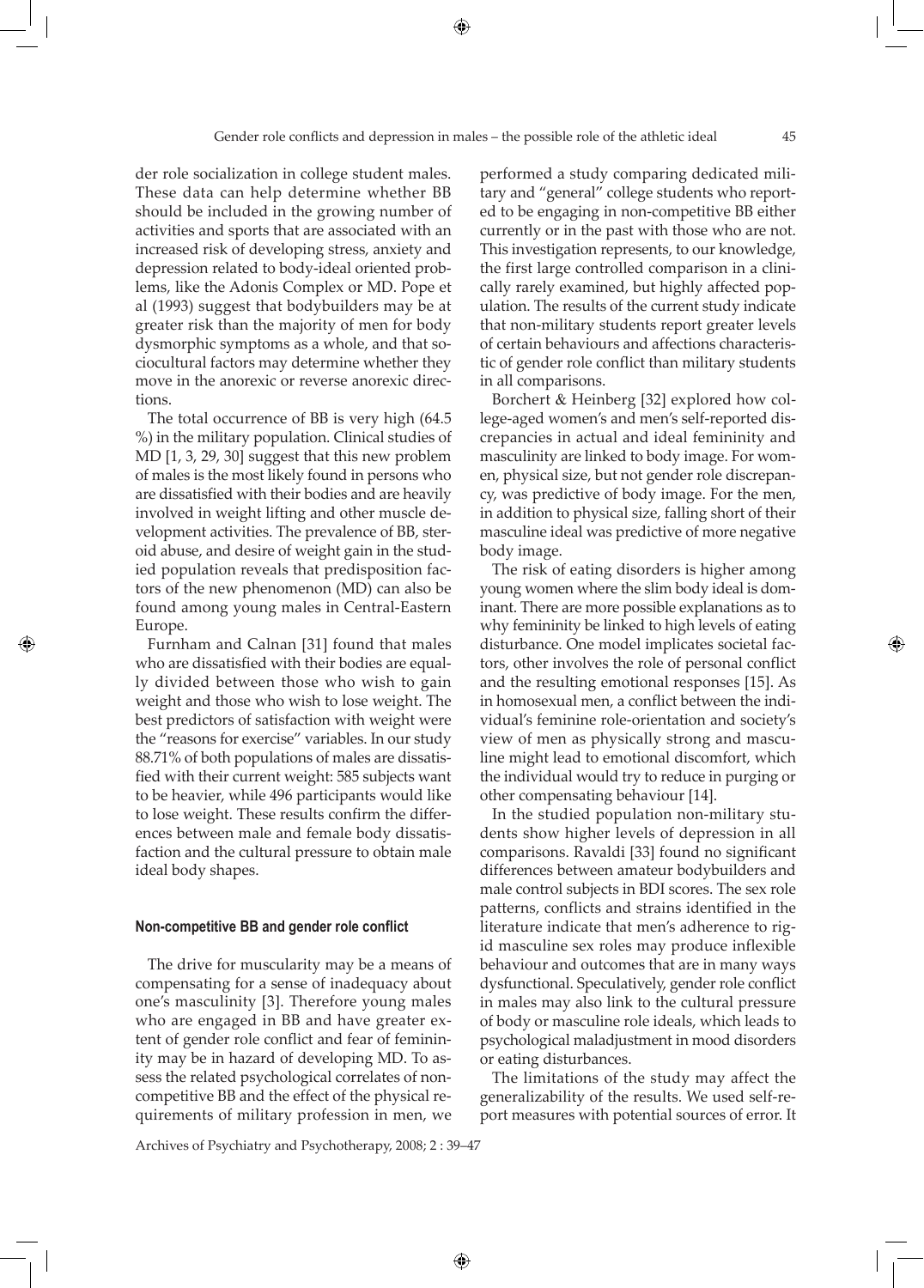#### 46 Liza Lukács, Ferenc Túry

⊕

would be important to include significant others, acquaintances, trained raters, or a combination of these, in addition to self-report, in future studies that examine gender role conflicts. Another limitation concerns the education level, as all participants are college students. Our sample does not represent the population of bodybuilders well.

Our data suggest that male military college students (a special population of males where the physical strength and its demonstration in body appearance is important) compared to general college students have some protective factors against the psychopathological effect of the cultural pressure of body ideals. The origin of the protective factor is unknown yet. A longitudinal study would decide if the military environment or physical health (or both of these factors) act as the protective factor against the examined psychological features.

# **CONCLUSIONS**

◈

Our view is that the next steps in this line of research should focus on comparing the presented psychological and personal characteristics of the military sample with general college students.

The data suggest that special attention has to be paid to non-competitive BB related to men's athletic body ideal ("Schwarzenegger ideal"), the gender role conflict, and to the psychological health condition of young male populations.

# **References**

- 1. Pope HG, Katz DL, Hudson JI. Anorexia nervosa and "reverse anorexia" among 108 male bodybuilders. Comprehensive Journal of Psychiatry 1993, 34, 406—409.
- 2. Pope HG, Gruber AJ, Choi P. Muscle dysmorphia: An underrecognized form of body dysmorphic disorder. Psychosomatics 1997, 38, 548—557.
- 3. Pope HG, Phillips KA, Olivardia R. The Adonis Complex. The secret crisis of male body obsession. New York: Free Press; 2000.
- 4. Canavan P, Haskell J. The American male stereotype. In: Carney CG, McMahon SL eds. Exploring contemporary male/ female roles: A facilitator's guide. La Jolla, CA: University Associates; 1977. p. 197—208.
- 5. David DS, Brannon R. The fourty-nine percent majority: The male sex role. Reading, MA: Addison-Wesley; 1976.
- 6. Pleck JH, Brannon R. Male roles and the male experience. Journal of Social Issues 1978, 34, 1—4.
- 7. Scher M. On counseling men. Personnel and Guidance Journal 1979, 57, 252—254.
- 8. Murnen SK, Smolak L. Femininity, masculinity and disordered eating - A meta-analytic review. International Journal of Eating Disorders 1997, 22, 231—242.
- 9. Lakkis J, Ricciardelli LA, Williams RJ. The role of sexual orientation and gender-related traits in disordered eating. Sex Roles 1999, 1, 1—16.
- 10. Paxton SJ, Sculthorpe A. Disordered eating and sex role characteristics in young women: Implications for sociocultural theories of disturbed eating. Sex Roles 1991, 24, 587—598.
- 11. Wichstrom L. Social, psychological and physical correlates of eating problems: A study of the general adolescent population in Norway. Psychological Medicine 1995, 25, 567—579.
- 12. Holleran PR, Pascale J, Fraley J. Personality correlates of college age bulimics. Journal of Counseling and Development 1988, 66, 378—381.
- 13. Johnson ME, Brems C, Fischer P. Sex role conflict, social desirability, and eating-disorder attitudes and behaviors. The Journal of General Psychology 1996, 123, 75—87.
- 14. Furnham A, Badmin AN, Sneade I. Body image dissatisfaction: Gender differences in eating attitudes, self-esteem, and reason for exercise. The Journal of Psychology 2002, 136 (6): 581—596.

◈

- 15. Schneider JA, Agras WS. Bulimia in males: Amatched comparison with females. International Journal of Eating Disorders 1987, 6, 235—242.
- 16. Meyer C, Blissett J, Oldfield C. Sexual orientation and eating psychopathology: the role of masculinity and femininity. International Journal of Eating Disorders 2001, 29, 314—318.
- 17. Marsh HW, Myers M. Masculinity, femininity, and androgyny: A methodological and theoretical critique. Sex Roles 1986, 14, 397—430.
- 18. Antill JK, Cunningham JD. Self-esteem as a function of masculinity in both sexes. Journal of Consulting and Clinical Psychology 1979, 47, 783—785.
- 19. 19. Forshaw K, Shmukler D. Sex role orientation and psychological well-being: A critique of the masculinity model. South African Journal of Psychology 1993, 23, 81—86.
- 20. Grimmel D. Effect of gender-role discrepancy on depressed mood. Sex Roles 1998, 39, 203—214.
- 21. Beck AT. Beck Depression Inventory. St. Antonio: The Psychological Corporation; 1987.
- 22. O'Neil JM, Helms B, Gable R. Gender-role conflict scale: college men's fear of femininity. Sex Roles 1986, 14, 335—350.

Archives of Psychiatry and Psychotherapy, 2008; 2 : 39–47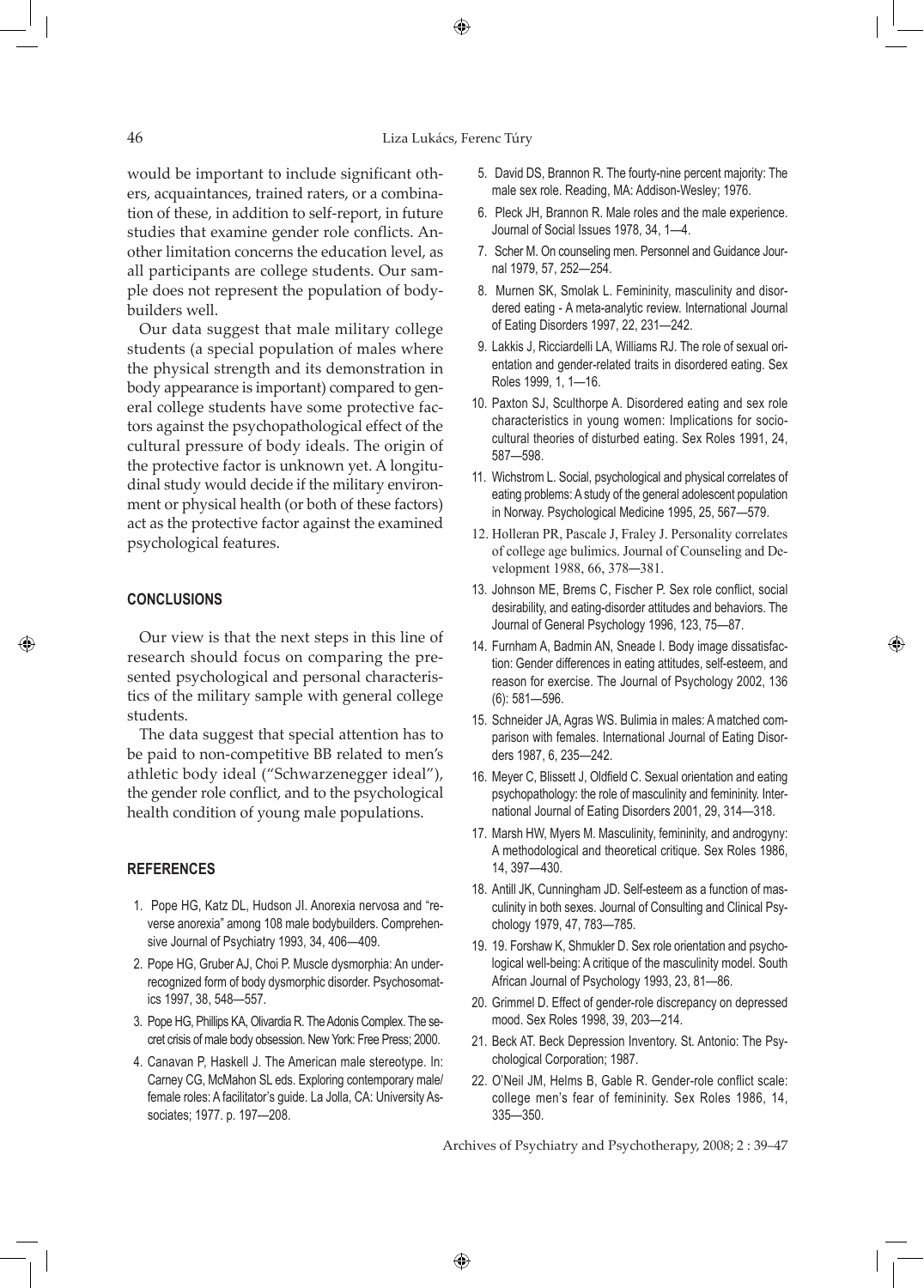$\bigoplus$ 

- 23. Good CE, Robertson JM, O'Neil, JM. Male gender role conflict: Psychometric priorities and relations to distress. Journal of Counseling Psychology 1995, 42, 3—10.
- 24. O'Neil JM. Fifteen years of theory and research on men's gender role conflict: New paradigms for empirical research. In: Levant R & Pollack W. eds. The new psychology of men. New York: Basic Books; 1995.
- 25. Beck AT, Beamesderfer A. Assessment of depression. The Depression Inventory. In: Pichot P. ed. Modern problems in psychopharmacology. Basel: Karger; 1974. p. 151—169.
- 26. Mahalik JR, Kivlighan DM. Self-help for depression: Who succeeds? Journal of Counseling Psychology 1988, 35, 237—242.
- 27. Oliver JM, Simmons ME. Depression as measured by the DSM–III and the Beck Depression Inventory is an unselected adult population. Journal of Consulting and Clinical Psychology 1984, 52, 892—989.
- 28. Rózsa S, Várfiné Komlósi A, Kő N. The measurement of mood disorders in adolescence by Beck Depression Inventory (Hungarian). ELTE: Budapest; 1999.

◈

- 29. Gruber AJ, Pope HG. Psychiatric and medical effects of anabolic-androgenic steroid use in women. Psychotherapy and Psychosomatics 2000, 69, 19—26.
- 30. Pope HG, Hudson Jl. Anorexia nervosa and "reverse anorexia". National Eating Disorders Organization Newsletter 1996, 30, 1—2.
- 31. Furnham A, Calnan A Eating disturbance, self-esteem, reasons for exercising and body weight dissatisfaction in adolescent males. European Eating Disorders Review 1998, 6, 58—72.
- 32. Borchert J, Heinberg L. Gender schema and gender role discrepancy as correlates of body image. Journal of Psychology 1996, 130, 547—559.
- 33. Ravaldi C, Vannacci A, Zucchi, T. Eating Disorders and body image disturbances among ballet dancers, gymnasium users and body builders. Psychopathology 2003, 36, 247—254.

Archives of Psychiatry and Psychotherapy, 2008; 2 : 39–47

◈